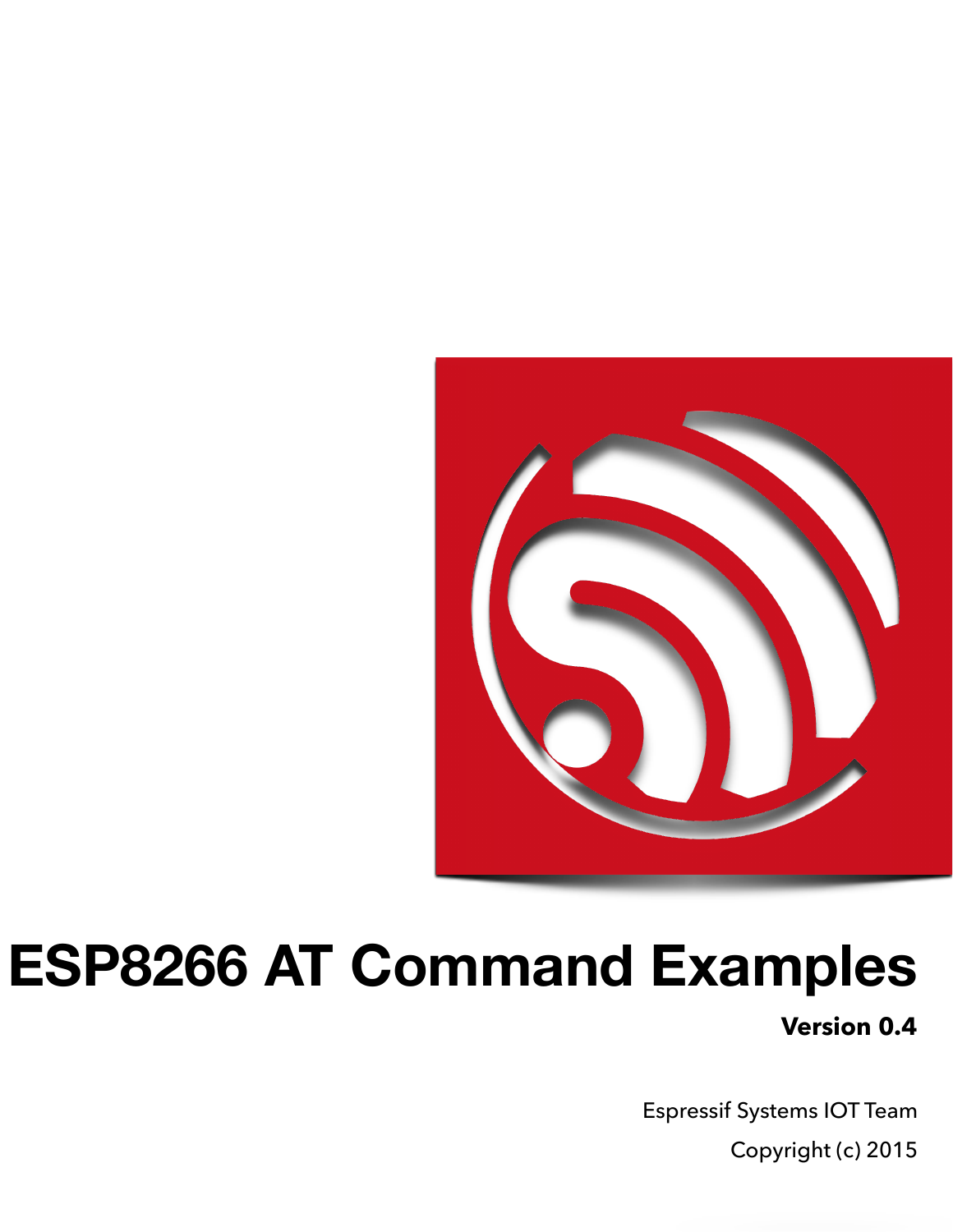

#### **Disclaimer and Copyright Notice**

Information in this document, including URL references, is subject to change without notice.

THIS DOCUMENT IS PROVIDED AS IS WITH NO WARRANTIES WHATSOEVER, INCLUDING ANY WARRANTY OF MERCHANTABILITY, NON-INFRINGEMENT, FITNESS FOR ANY PARTICULAR PURPOSE, OR ANY WARRANTY OTHERWISE ARISING OUT OF ANY PROPOSAL, SPECIFICATION OR SAMPLE. All liability, including liability for infringement of any proprietary rights, relating to use of information in this document is disclaimed. No licenses express or implied, by estoppel or otherwise, to any intellectual property rights are granted herein.

The WiFi Alliance Member Logo is a trademark of the WiFi Alliance.

All trade names, trademarks and registered trademarks mentioned in this document are property of their respective owners, and are hereby acknowledged.

Copyright © 2015 Espressif Systems Inc. All rights reserved.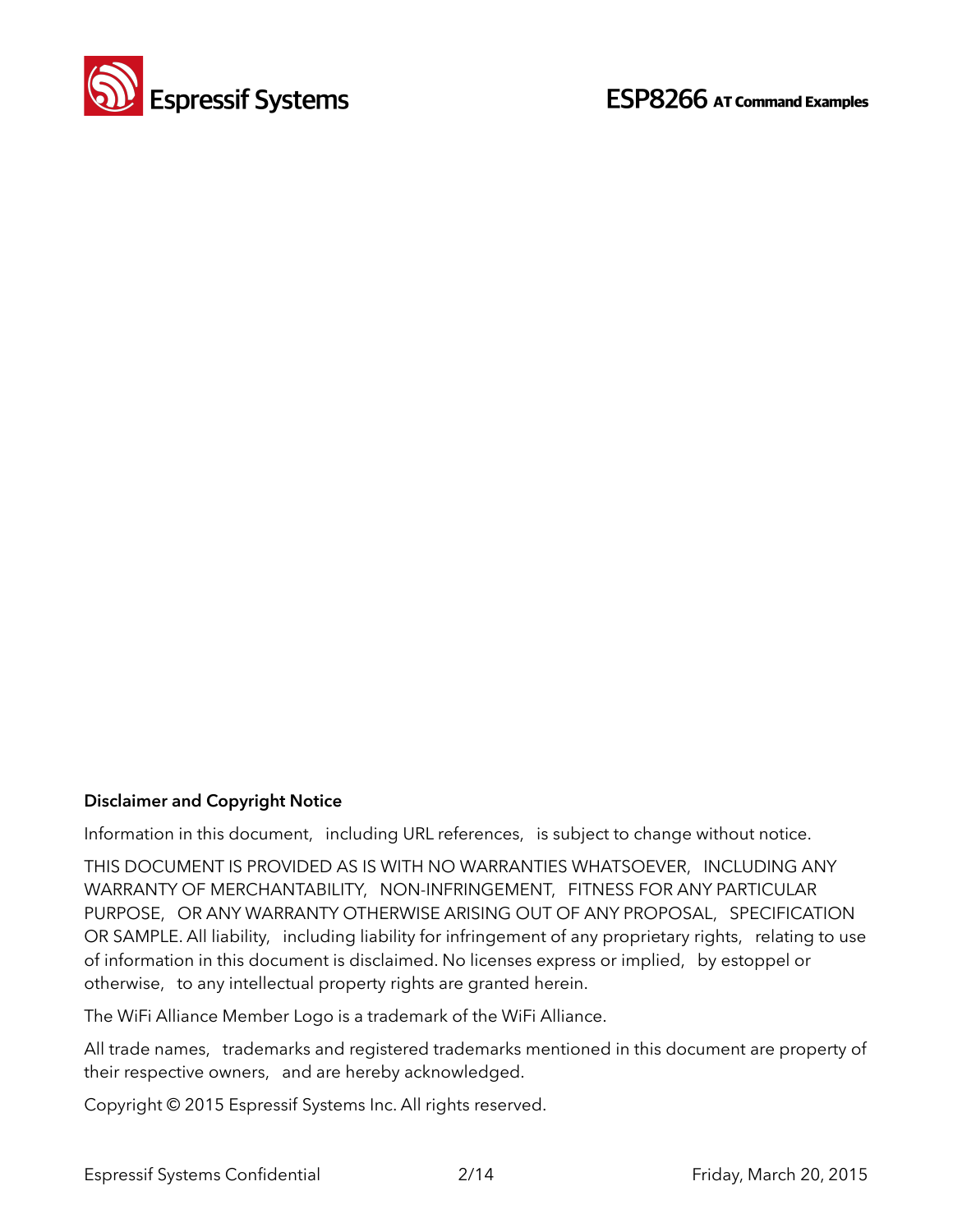

## Table of Contents

| 1. |      |    |
|----|------|----|
| 2. |      |    |
|    | 2.1. |    |
|    | 2.2. |    |
|    | 2.3. |    |
|    | 2.4  |    |
|    |      |    |
|    |      |    |
| З. |      | 14 |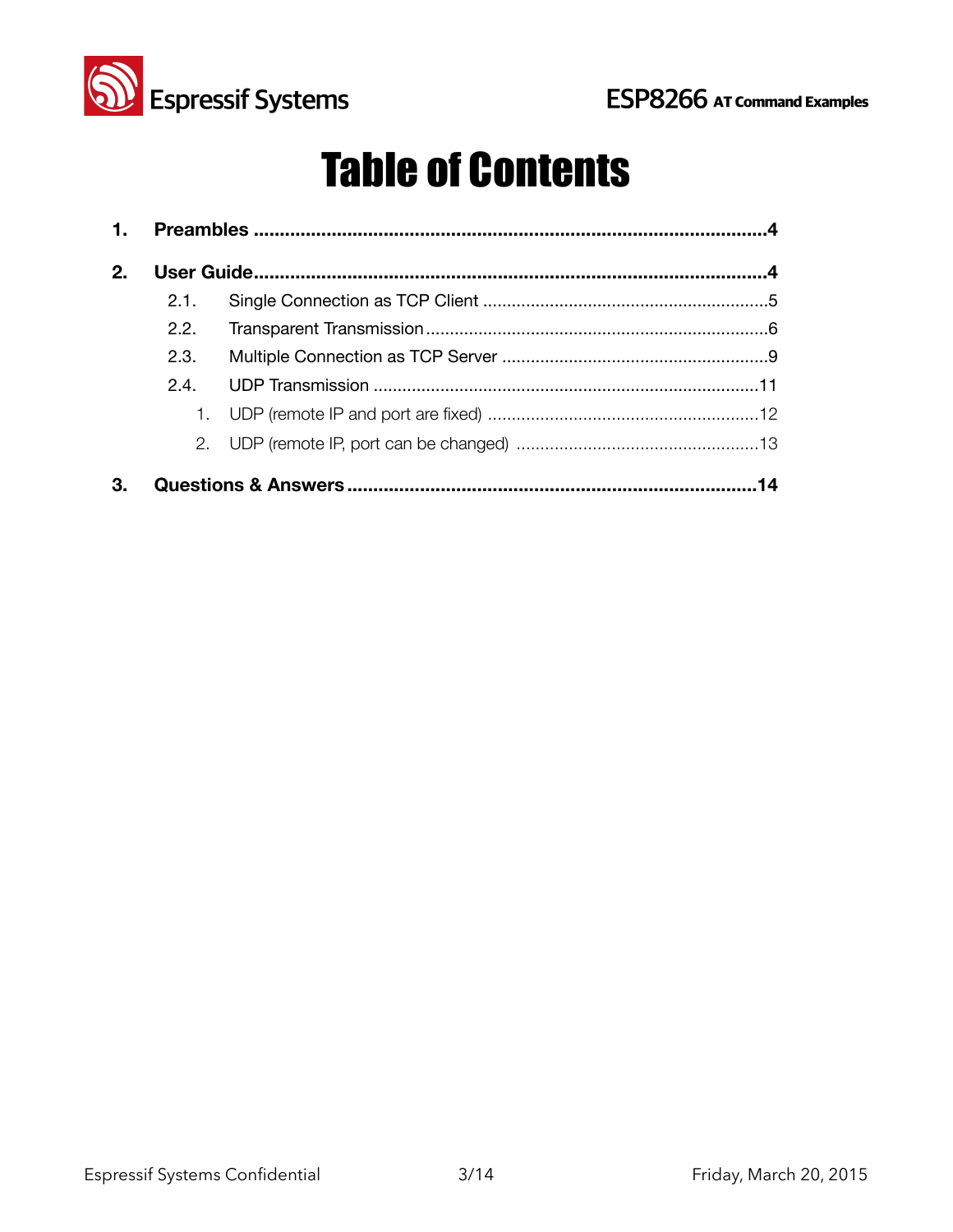

## **1. Preambles**

Herein we introduces some specific examples on the usage of Espressif AT Commands. For more information about the complete instruction set, please refer to Espressif AT Instruction Set documentation.

If you have any questions about AT, please contact us: [support-at@espressif.com](mailto:support-at@espressif.com) 

## **2. User Guide**

(1) First flash in blank.bin (contains default Wi-Fi parameter settings) into the ESP8266 device, then flash in the BIN program that supports AT commands (/esp\_iot\_sdk/bin/at).

(2) Power on device and set serial baud rate to 115200. Enter AT commands.

| Category:                                                                |                       |                                              |                    |
|--------------------------------------------------------------------------|-----------------------|----------------------------------------------|--------------------|
| ⊟ <sub>"</sub> Connection                                                | <b>Serial Options</b> |                                              |                    |
| - Logon Actions<br>illi <mark>i</mark> Serial <mark>i</mark>             | Port:                 | COM <sub>6</sub><br>$\overline{\phantom{a}}$ | Flow control       |
| ⊟ Terminal<br>□ Emulation                                                | Baud rate:            | 115200                                       | DTR/DSR<br>RTS/CTS |
| i Modes                                                                  | Data bits:            | 8                                            | XON/XOFF           |
| - Emacs<br>Mapped Keys                                                   | Parity:               | None                                         |                    |
| Advanced<br>⊟ <sub>"</sub> Appearance                                    | Stop bits:            | 1                                            |                    |
| - ANSI Color<br><b>Window</b><br>-- Log File<br>- Printing<br>X/Y/Zmodem | Serial break length:  | ÷<br>100                                     | milliseconds       |

Note: Please pay attention to the new line mode, AT command need "/r/n" to be the end.

| Category:<br>⊟- Connection                                                                                                                                                                                         | <b>Emulation Modes</b>                                                                                                                                                                                                                                                          |                                                                                                                     |
|--------------------------------------------------------------------------------------------------------------------------------------------------------------------------------------------------------------------|---------------------------------------------------------------------------------------------------------------------------------------------------------------------------------------------------------------------------------------------------------------------------------|---------------------------------------------------------------------------------------------------------------------|
| - Logon Actions<br><b>Serial</b><br>$\Box$ Terminal<br><b>Emulation</b><br>Modes<br>- Emacs<br>Mapped Keys<br>- Advanced<br>□ Appearance<br>- ANSI Color<br>- Window<br>lim Log File<br>- Printing<br>- X/Y/Zmodem | Initial modes<br>Cursor key mode<br>V Line wrap<br>V New line mode<br>O Numeric keypad<br>Application keypad<br>Mode switching<br>V Enable 80/132 column switching<br>V Enable cursor key mode switching<br>V Enable keypad mode switching<br>V Enable line wrap mode switching | <b>Current modes</b><br>Cursor key mode<br>V Line wrap<br>V New line mode<br>O Numeric keypad<br>Application keypad |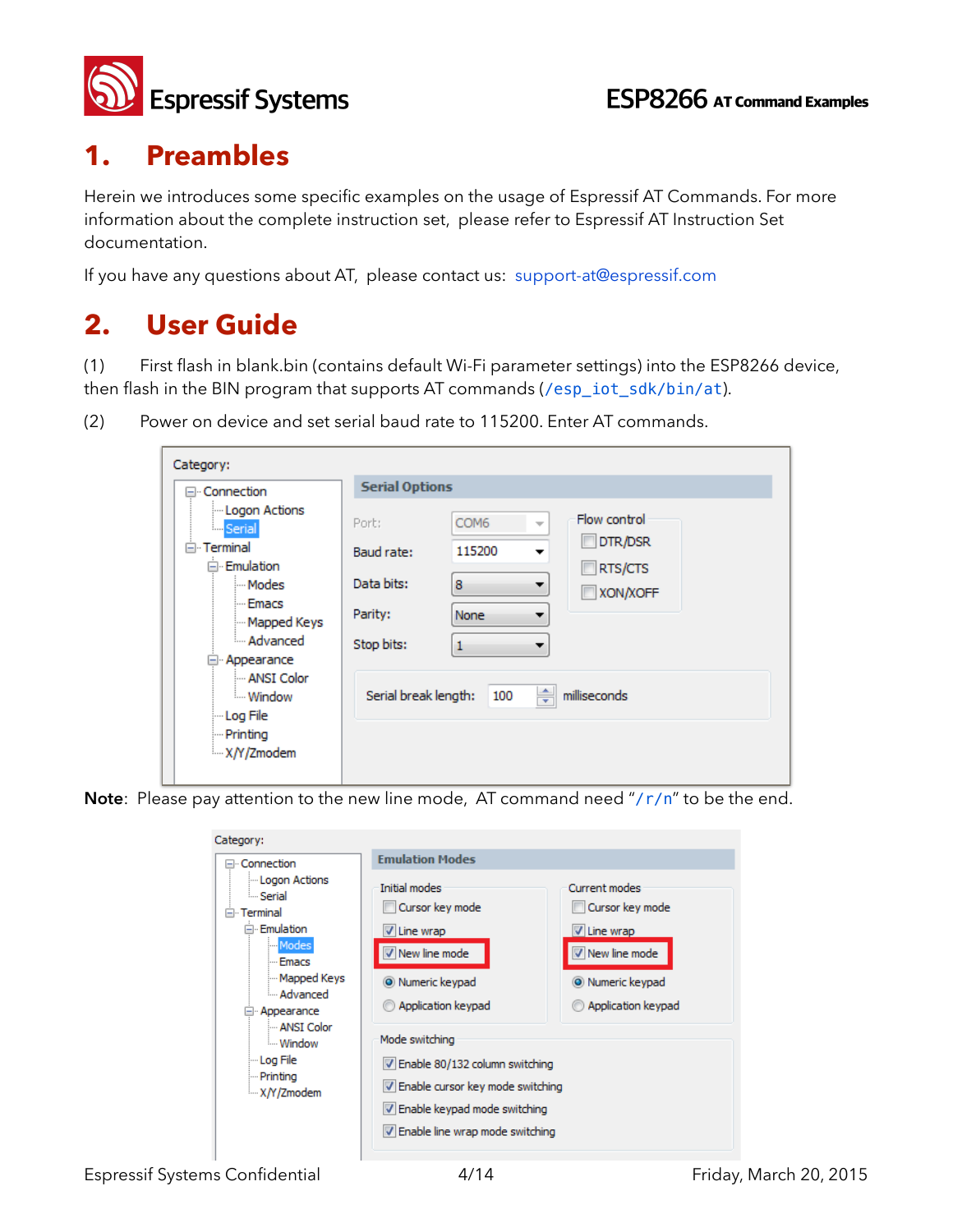

#### **2.1. Single Connection as TCP Client**

#### • **Set WiFi mode**:

```
 AT+CWMODE=3 // softAP+station mode 
Response :OK
```
#### • **Connect to router**:

```
 AT+CWJAP="SSID", "password" // SSID and password of router 
 Response :OK
```
• **Query device's IP**:

```
 AT+CIFSR 
 Response :192.168.3.106 // Device got an IP from router.
```
• Connect PC to the same router that ESP8266 is connected to.

Using a network tool (eg: "NetAssist.exe") on the computer to create a server.

| 网络设置                                               | 网络数据接收 |
|----------------------------------------------------|--------|
| (1) 协议类型<br>$\overline{\phantom{a}}$<br>TCP Server |        |
| (2) 本地IP地址<br>192.168.3.116                        |        |
| (3) 本地端口号<br>8080                                  |        |
| $\ddot{\bullet}$<br>断开                             |        |
| 接收区设置=                                             |        |
| □ 接收转向文件                                           |        |
| □ 显示接收时间                                           |        |
| □ 十六进制显示                                           |        |
| 厂 暂停接收显示                                           |        |
| 保存数据 清除显示                                          |        |
| 发送区设置                                              |        |
| □ 启用文件数据源                                          |        |
| 自动发送附加位                                            |        |
| 发送完自动清空<br>F.                                      |        |
| 按十六进制发送<br>L.                                      |        |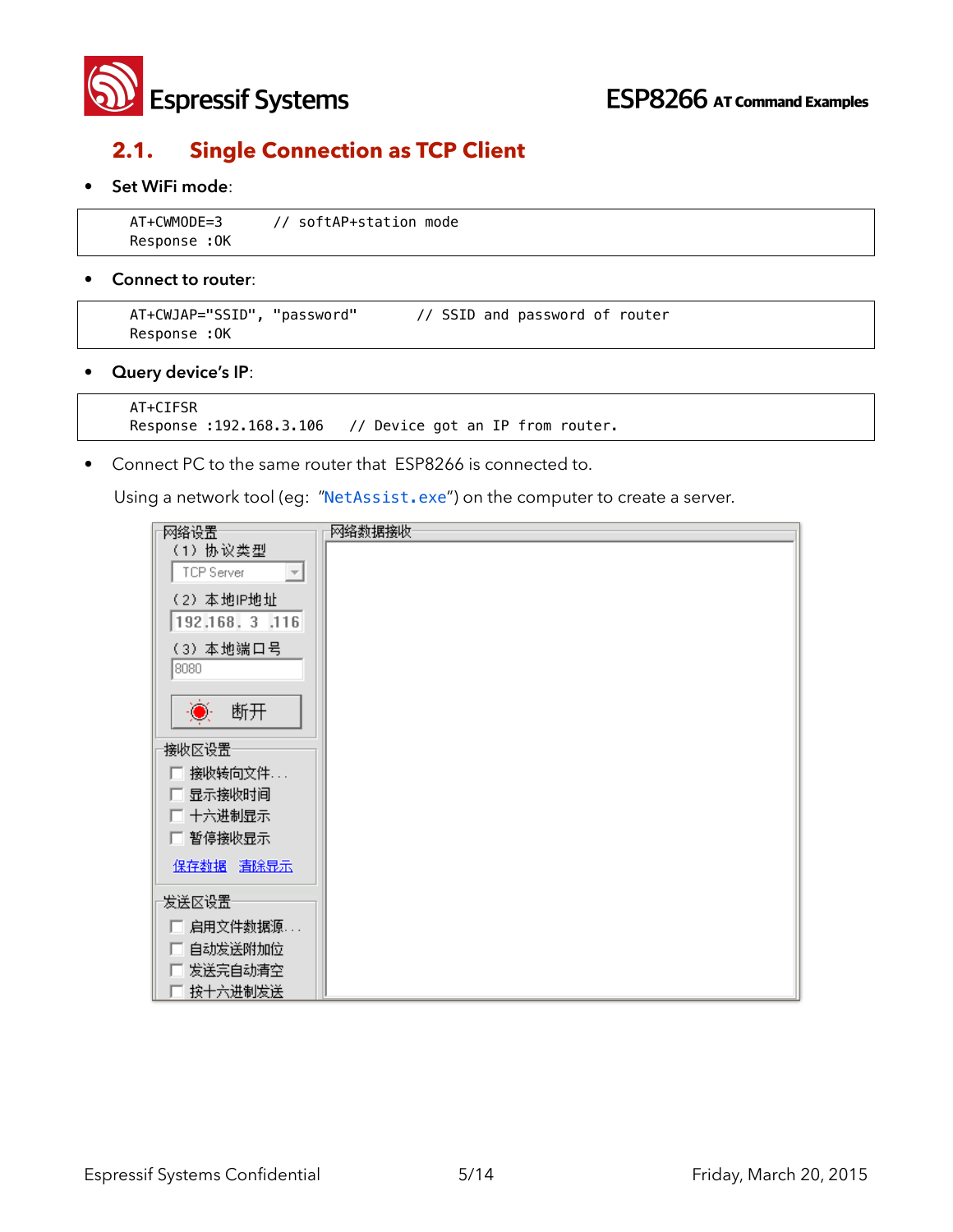

#### • **ESP8266 connect to server as a client**:

```
 AT+CIPSTART="TCP", "192.168.3.116", 8080 //protocol、server IP & port 
 Response :OK
```
**• Send data**:

```
 AT+CIPSEND=4 // set date length which will be sent, such as 4 bytes 
 >DGFY // enter the data, no CR 
 Response :SEND OK
```
**Note**: If the number of bytes sent is bigger than the size defined (n), will reply busy, and after sending n number of bytes, reply SEND OK.

• **Receive data**:

```
+IPD, n: xxxxxxxxxx // received n bytes, data=xxxxxxxxxxx
```
#### **2.2. Transparent Transmission**

Transparent transmission is enabled only when ESP8266 is working as a single connection.

An example of how ESP8266 execute transparent transmission when it is working in station mode is shown here. When ESP8266 is working in softAP mode, it can execute transparent transmission in the similar way as AT commands. For more information about this, please refer to document "ESP8266 AT Instruction Set".

• **Set WiFi mode** :

```
 AT+CWMODE=3 // softAP+station mode 
 Response :OK
```
• **Connect to router**:

```
 AT+CWJAP="SSID", "password" // SSID and password of router 
 Response :OK
```
• **Query device's IP**:

```
 AT+CIFSR 
Response :192.168.101.105 // Device's IP that got from router.
```
• Connect PC to the same router that ESP8266 is connected to.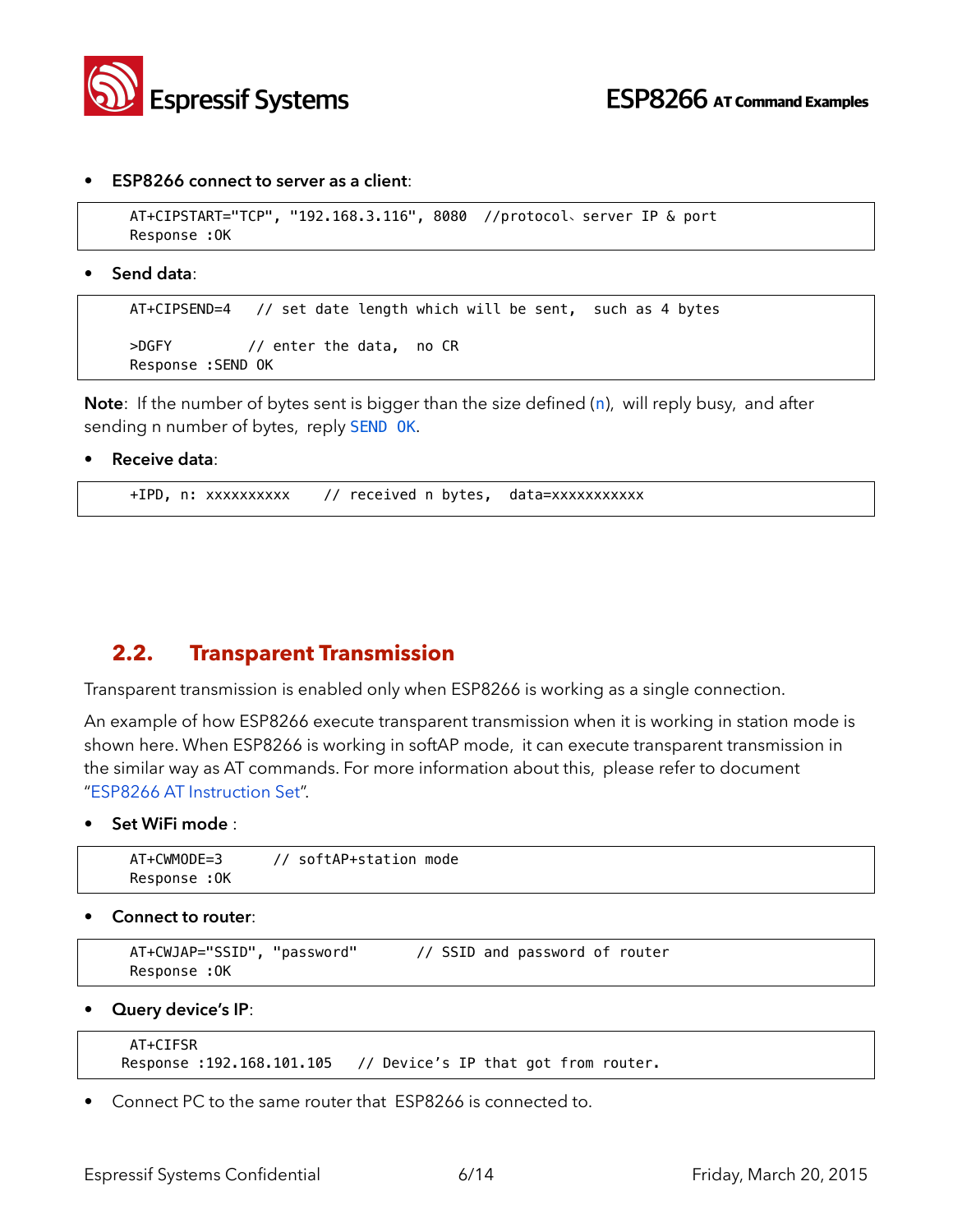

Using a network tool (eg: "NetAssist.exe") on the computer to create a server.

| 网络设置                                    | 网络数据接收 |
|-----------------------------------------|--------|
| (1) 协议类型<br>$\mathcal{P}$<br>TCP Server |        |
| (2) 本地IP地址<br>192.168.101.110           |        |
| (3) 本地端口号<br>8080                       |        |
| ◎ 断开                                    |        |
| 接收区设置                                   |        |
| 匚 接收转向文件                                |        |
| 匚 显示接收时间                                |        |
| 匚 十六进制显示                                |        |
| 匚 暂停接收显示                                |        |

#### • **Device connect to server**:

 AT+CIPSTART="TCP", "192.168.101.110", 8080 // protocol、server IP & port Response :OK Linked

• **Enable transparent transmission mode**:

| AT+CIPMODE=1  |  |
|---------------|--|
| Response : OK |  |

• **Start sending data**:

```
 AT+CIPSEND 
    Response: > //From now on, data received from UART will be
transparent transmitted to server.
```

| 网络设置                                   | 网络数据接收                                       | Юð | AT+CIFSR<br>192.168.101.105               |
|----------------------------------------|----------------------------------------------|----|-------------------------------------------|
| (1) 协议类型                               | KReceive from 192.168.101.105 : 29713]: abcd |    | AT+CIPSTART="TCP", "192.168.101.110",8080 |
| TCP Server<br>$\overline{\phantom{m}}$ |                                              |    |                                           |
| (2) 本地IP地址                             |                                              |    | lок<br>Linked                             |
| 192.168.101.110                        |                                              |    | AT+CIPMODE=1                              |
| (3) 本地端口号                              |                                              |    | lok.                                      |
| 8080                                   |                                              |    | AT+CIPSEND                                |
|                                        |                                              |    |                                           |
| $\ddot{\bullet}$ .<br>断开               |                                              |    |                                           |
|                                        |                                              |    |                                           |
| 接收区设置                                  |                                              |    |                                           |
| □ 接收转向文件                               |                                              |    |                                           |
| 显示接收时间                                 |                                              |    |                                           |
| □ 十六进制显示                               |                                              |    |                                           |
| 暂停接收显示                                 |                                              |    |                                           |

• **Stop sending data**: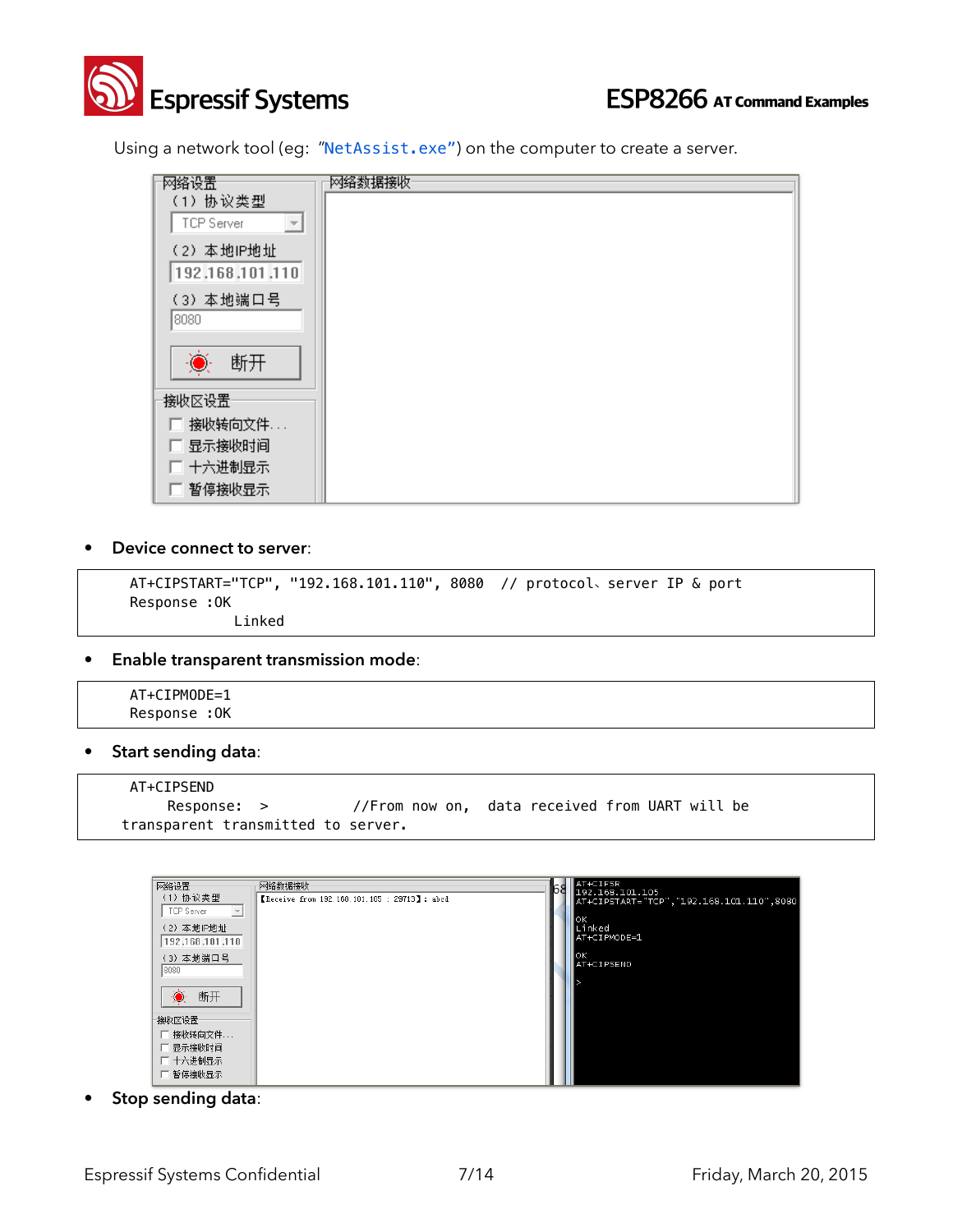

If a packet of data that contains only "+++", then the transparent transmission process will be stopped

Please be noted that if you input " $++$ " directly by typing, the " $++$ ", may not be recognised as three consecutive "+" because of the Prolonged time when typing, therefore, it's suggested that the following tools shall be employed:

| IL SSCOM3.2 (作者:聂小猛(丁丁), 主页http://www.mcu51.com, Email: mc □ □                                                                                                         | $\mathbf{x}$                                                                                                                     |
|------------------------------------------------------------------------------------------------------------------------------------------------------------------------|----------------------------------------------------------------------------------------------------------------------------------|
|                                                                                                                                                                        | ∸                                                                                                                                |
| 打开文件 文件名                                                                                                                                                               | 发送文件   保存窗口  <br>清除窗口<br>HEX显示                                                                                                   |
| 串口号   COM6<br>0<br>关闭串口<br>帮助                                                                                                                                          | WWW. <b>MCU51</b> .COM<br>扩展                                                                                                     |
| <b>RTS</b><br>波特率 115200<br><b>DTR</b><br>ms/次<br>1000<br>数据位<br>定时发送<br>18<br>发送新行<br><b>HEX发送</b><br>停止位<br>1<br>发送<br>字符串输入框:<br> None<br>校验位 <br>$+++$<br>流控制 None | ESP8266WIFI转串口20元,QQ群120693138<br>欢迎访问大虾论坛! 众多大虾等着你!<br>-以下为广告·<br>嘉立创PCB打样10*10cm只要50元, 请找小万.<br>点汶里讲入http://www.sz-jlc.com.cn/ |
| R:0<br>ww.mcu51.cor S:0                                                                                                                                                | COM6已打开 115200bps CTS=0 DSR=0 RL                                                                                                 |

Input Characters: +++

New Line Mode : please don't select the New Line Mode

Click "Send"

**Note**: The aim of ending "+++" is to exit transparent transmission and turn back to accept normal AT command, while TCP still remains connected. However, we can also use command "AT+CIPSEND" to turn back into transparent transmission.

#### • **Delete TCP connection**:

AT+CIPCLOSE Response :CLOSED OK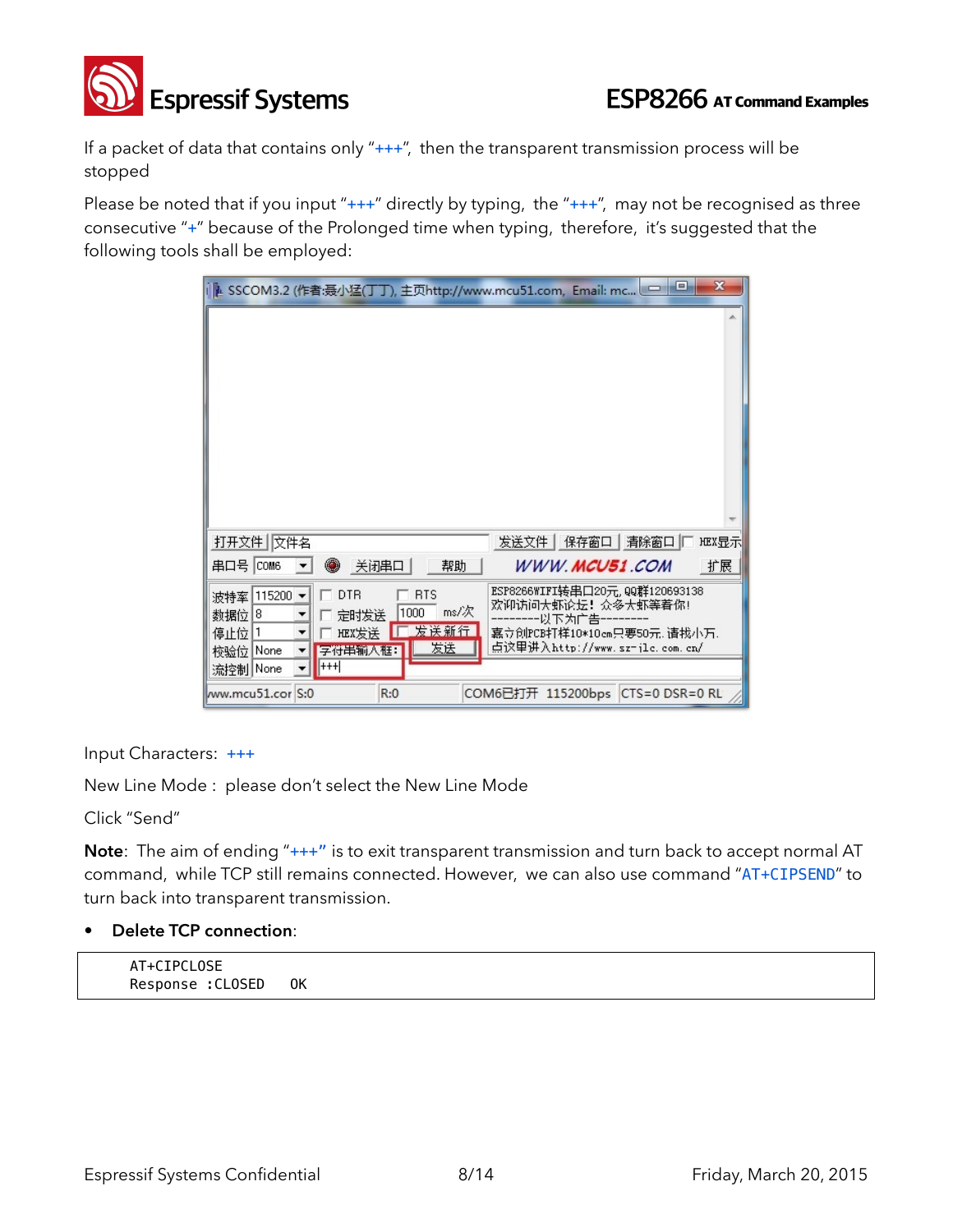

#### **2.3. Multiple Connection as TCP Server**

When ESP8266 is working as a TCP server, a multiple of connections shall be maintained. That is to say, there should be more than one client connecting to ESP8266.

Here is an example showing how TCP server is realized when ESP8266 is working in softAP mode:

#### • **Set WiFi mode** :

| $AT+CWMODF=3$   | softAP+station mode |
|-----------------|---------------------|
| :0K<br>Response |                     |

**• Enable multIPle connection**:

 AT+CIPMUX=1 Response :OK

• **Setup server**:

```
AT+CIPSERVER=1 // default port = 333 
Response :OK
```
• After PC is connected to the softAP of the device, the PC will connect to device as a client.

|                                        | 网络数据接收 |
|----------------------------------------|--------|
| (1) 协议类型                               |        |
| $\overline{\phantom{a}}$<br>TCP Client |        |
| (2) 服务器IP地址                            |        |
| 192.168.4.1                            |        |
| (2) 服务器端口                              |        |
| 333                                    |        |
|                                        |        |
| ◎ 断开                                   |        |
| 接收区设置一                                 |        |
| 匚 接收转向文件                               |        |
| 厂 显示接收时间                               |        |
| 厂 十六进制显示                               |        |
| □ 暂停接收显示                               |        |
| 保存数据 清除显示                              |        |
|                                        |        |
| 发送区设置                                  |        |
| 三、台页立体装板区                              |        |

**Note**: When ESP8266 is working as a server, there exists a timeout mechanism. That is to say, if the client is connected to the server, whereas there is no data transmission for a period of time, then the server will stop the connection with the client. To avoid such problems, please set up a data transmission circulation every two seconds.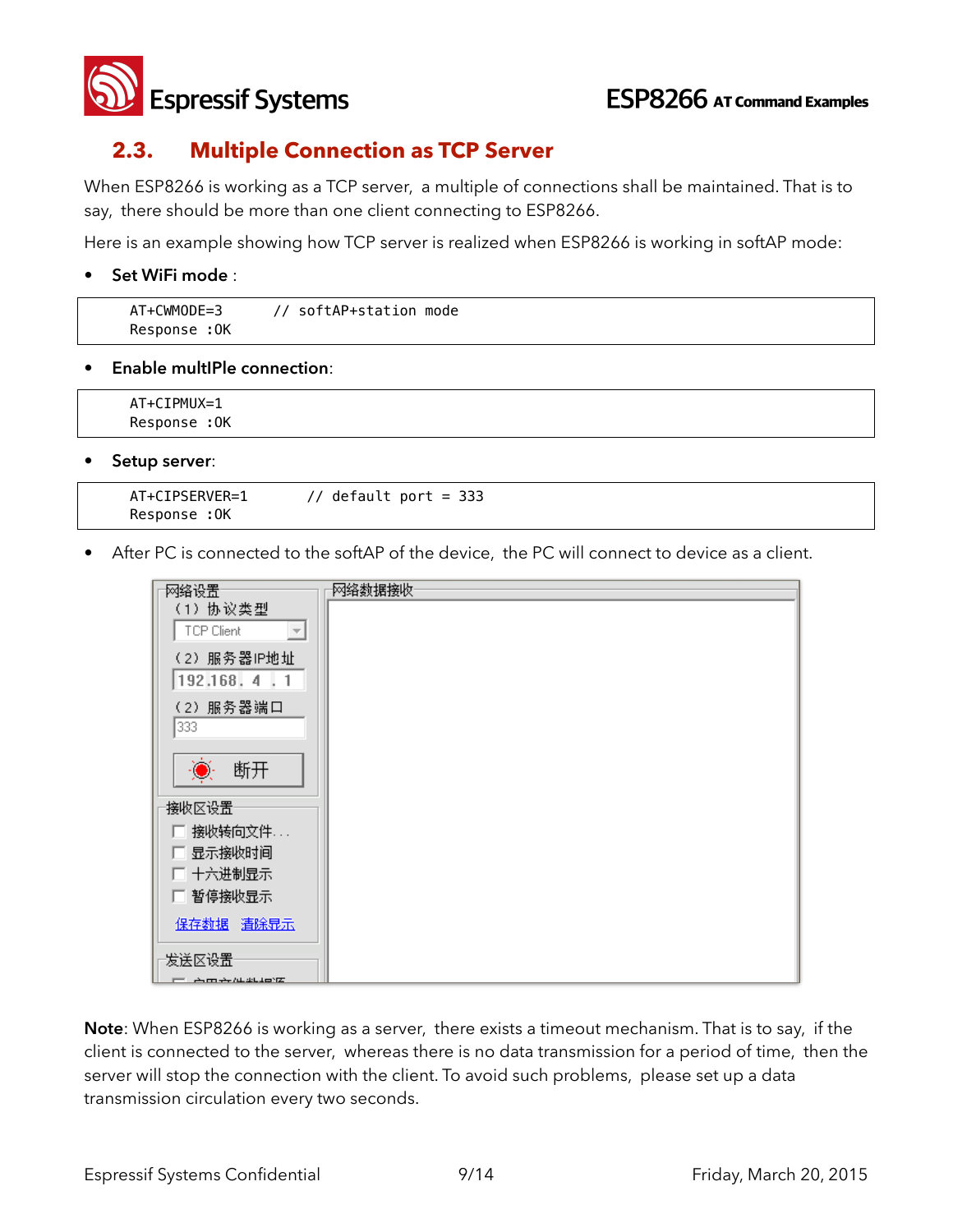

| 发送区设置<br>□ 启用文件数据源<br>自动发送附加位<br>发送完自动清空<br>匚 按十六进制发送<br>☑ 数据流循环发送 | 57583<br>本地主机: 192.168. 4 .107<br>本地端口: |      |
|--------------------------------------------------------------------|-----------------------------------------|------|
| 2000 毫秒<br>发送间隔<br>清除输入<br>文件载入                                    | ltest                                   | 停止发送 |

• **Send data**:

```
// ID number of connection is defaulted to be 0. 
 AT+CIPSEND=0, 4 // send 4 bytes to connection NO.0 
 >iopd // enter the data, no CR
 Response :SEND OK
```
**Note**: If the number of bytes sent is bigger than the size defined (n), will reply busy, and after sending n number of bytes, reply SEND OK.

• **Receive data**:

+IPD, 0, n: xxxxxxxxxx // received n bytes, data = xxxxxxxxxx

• **Delete TCP connection**:

```
 AT+CIPCLOSE=0 // Delete NO.0 connection. 
Response : 0, CLOSED OK
```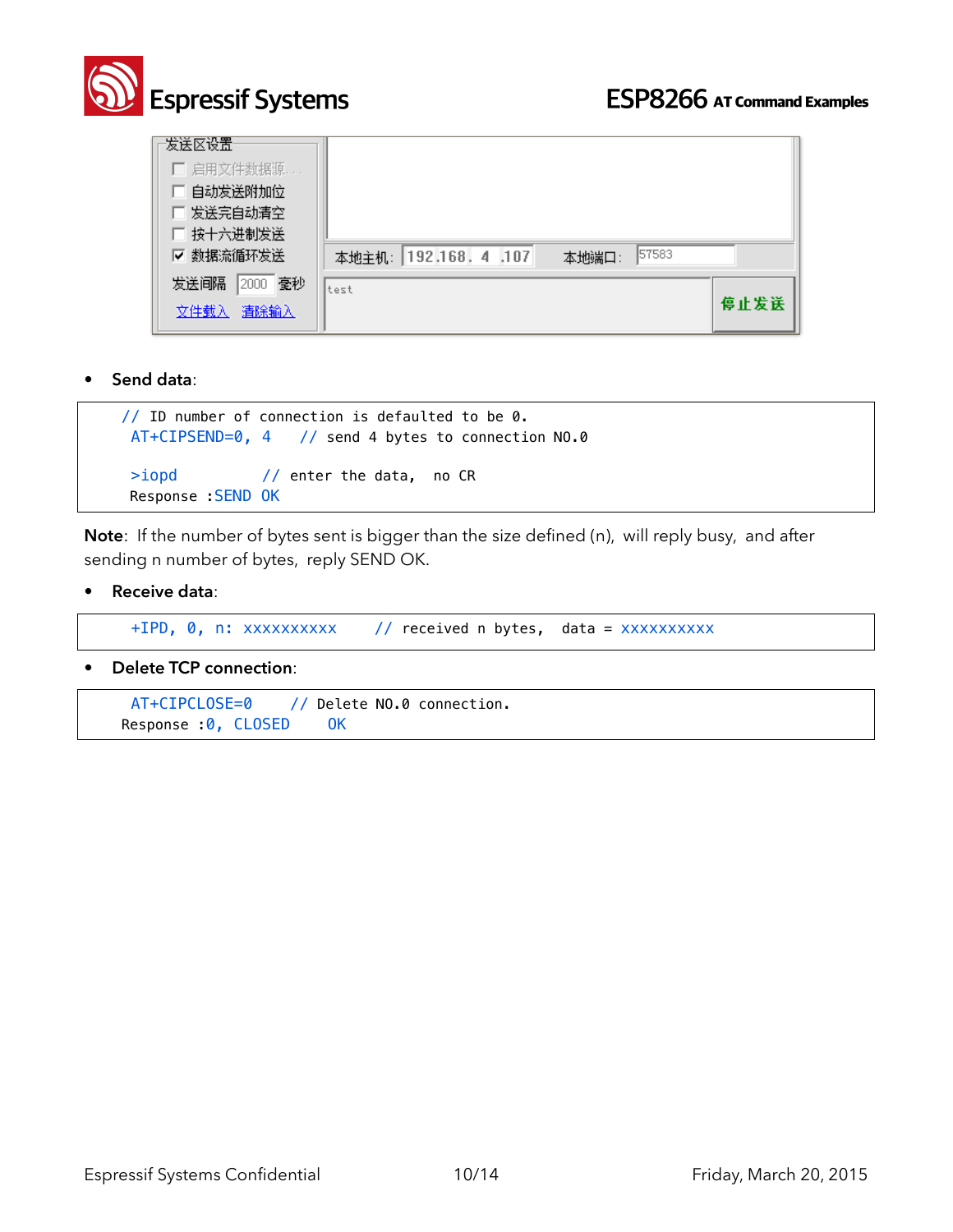

#### **2.4. UDP Transmission**

UDP transmission is established via AT+CIPSTART. There is no such definition as UDP server or UDP client. For more information about how to realize UDP transmission, please refer to document on "ESP8266 AT Instruction Set".

#### • **Set WiFi mode** :

| AT+CWMODE=3   | // softAP+station mode |
|---------------|------------------------|
| Response : OK |                        |

• **Connect to router**:

```
 AT+CWJAP="SSID", "password" // SSID and password of router 
 Response :OK
```
• **Query device's IP**:

```
 AT+CIFSR 
 Response :+CIFSR: STAIP, "192.168.101.104" // IP address of ESP8266 station
```
• Connect PC to the same router as ESP8266 is connected to.

Using a network tool (eg: "NetAssist.exe") on the computer to create a UDP.

| 网络设置                                   | 网络数据接收 |
|----------------------------------------|--------|
| (1) 协议类型                               |        |
| <b>UDP</b><br>$\overline{\mathcal{F}}$ |        |
| (2) 本地IP地址                             |        |
| 192.168.101.110                        |        |
| (3) 本地端口号                              |        |
| 8080                                   |        |
| Ò.<br>断开                               |        |
|                                        |        |
| 接收区设置                                  |        |
| 接收转向文件                                 |        |
| 显示接收时间                                 |        |
| 厂 十六进制显示                               |        |
| 暂停接收显示                                 |        |

Below is two examples on UDP transmission.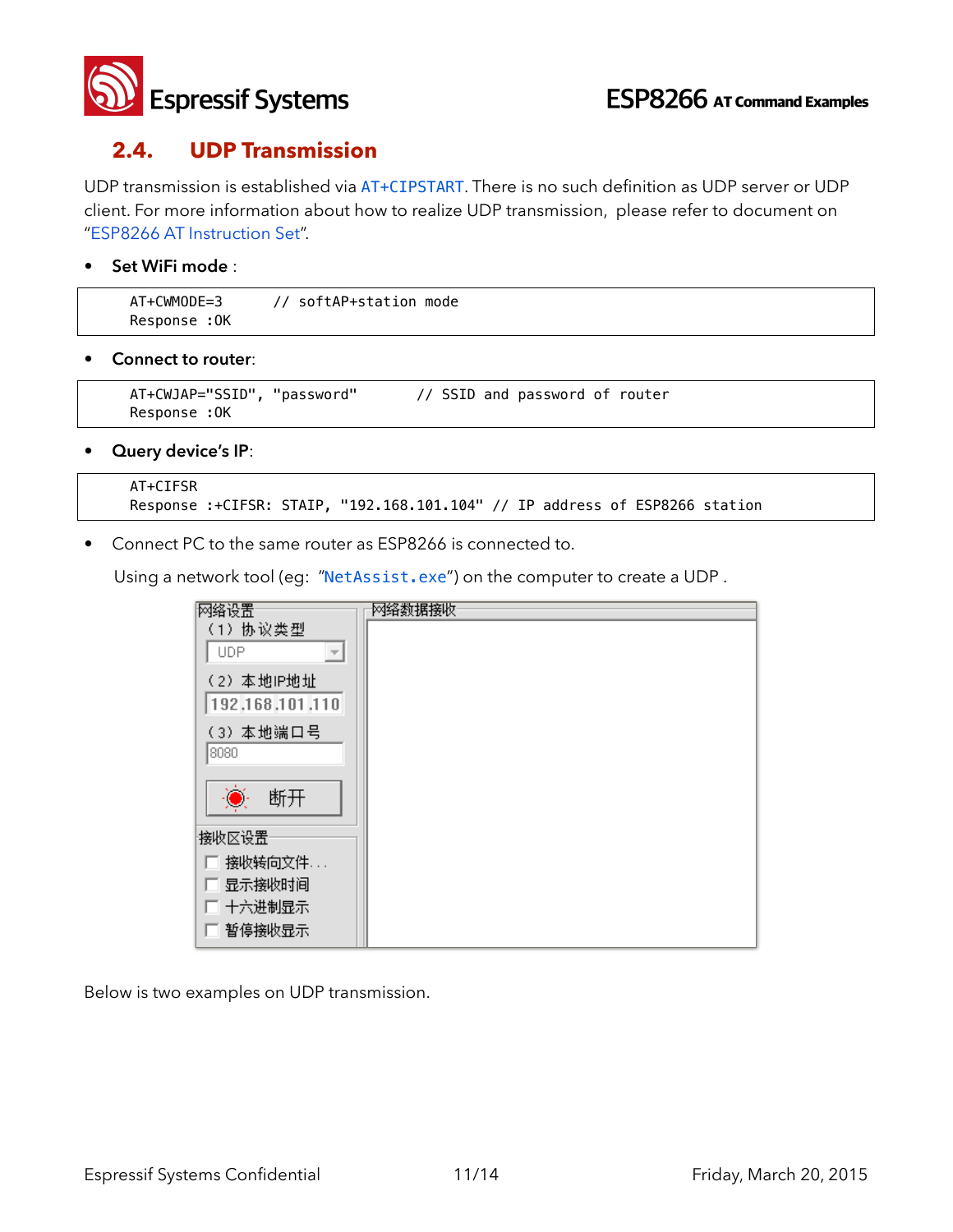

#### **1. UDP (remote IP and port are fixed)**

In UDP transmission, whether remote IP and port is fixed or not is decided by the last parameter of "AT+CIPSTART". "0" means that the remote IP and port is fixed and cannot be changed. A specific ID is given to such connection, making sure that the data sender and receiver will not be replaced by other devices.

• **Enable multiple connection**:

AT+CIPMUX=1 Response :OK

• Create a UDP transmission, for example, ID is 4.

```
AT+CIPSTART=4, "UDP", "192.168.101.110", 8080, 1112, 0 
Response :4, CONNECT OK
```
#### **Note** :

"192.168.101.110", 8080 here is the remote IP and port of UDP transmission of the opposite side, i.e., the configuration set by PC.

1112 is the local port of ESP8266. User can self-define this port. The value of this port will be random if it's not defined beforehand.

**0** means that the opposite terminal will not be changed though UDP transmission is established and data is transmitted to ESP8266 UDP port 1112. For example, in this case, if another PC also creates a UDP entity and sends data to ESP8266 port 1112. For example, ESP8266 can receive data sent from UDP port 1112, but when data is sent using AT command "AT+CIPSEND=4, X", it will still be sent to the first PC end. If this parameter is not 0, it will send to a new PC.

• **Send data**:

```
AT+CIPSEND=4, 5 // Send 5 bytes to transmission NO.4 
>DGFYQ // enter the data, no CR 
Response :SEND OK
```
**Note**: If the number of bytes sent is bigger than the size defined (n), will reply busy, and after sending n number of bytes, reply SEND OK.

• **Receive data**:

+IPD, 4, n: xxxxxxxxxx // received n bytes, data=xxxxxxxxxxx

• **Delete UDP transmission NO.4**:

```
 AT+CIPCLOSE=4 
Response :4, CLOSED OK
```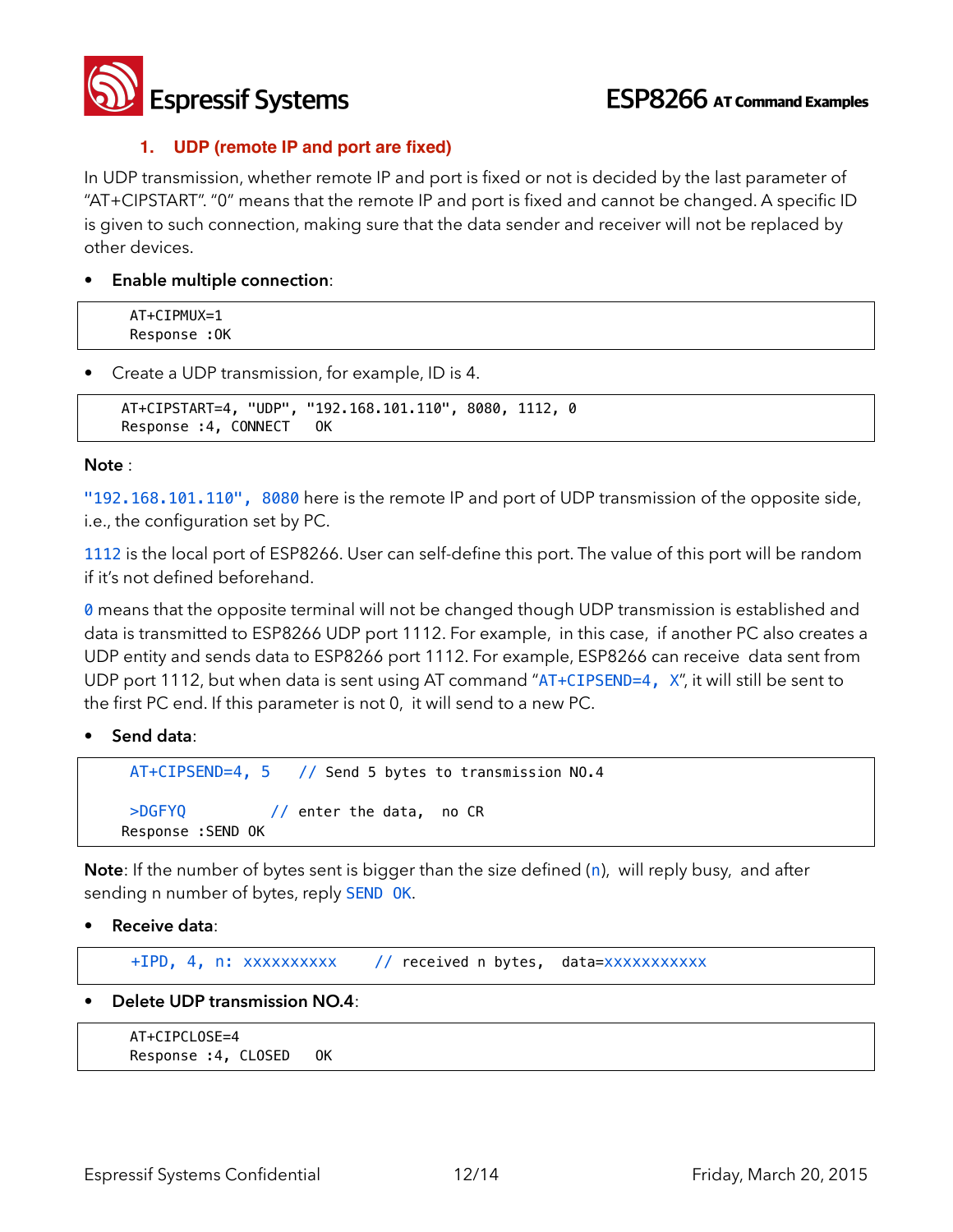

#### **2. UDP (remote IP, port can be changed)**

• Create a UDP transmission, last parameter is "2".

```
AT+CIPSTART="UDP", "192.168.101.110", 8080, 1112, 2 
Response :CONNECT OK
```
#### **Note** :

"192.168.101.110", 8080 here refer to the remote IP and port of UDP transmission terminal which is created on PC in step 4;

1112 is the local port of ESP8266. User can self-define this port. The value of this port will be random if it's not defined beforehand.

2 means the opposite terminal of UDP transmission side will change to be the latest one that has been communicating with ESP8266.

• **Send data**:

AT+CIPSEND=5 // Send 5 bytes >DGFYQ // enter the data, no CR Response :SEND OK

**Note**: If the number of bytes sent is bigger than the size defined (n), will reply busy, and after sending n number of bytes, reply SEND OK.

• If you want to send data to any other UDP terminals, please set the IP and port of this terminal.

```
AT+CIPSEND=6, "192.168.101.111", 1000 // Send 6 bytes 
>abcdef // enter the data, no CR 
Response :SEND OK
```
• **Receive data**:

+IPD, n: xxxxxxxxxx // received n bytes, data=xxxxxxxxxxx

• **Delete UDP transmission**:

 AT+CIPCLOSE Response :CLOSED OK